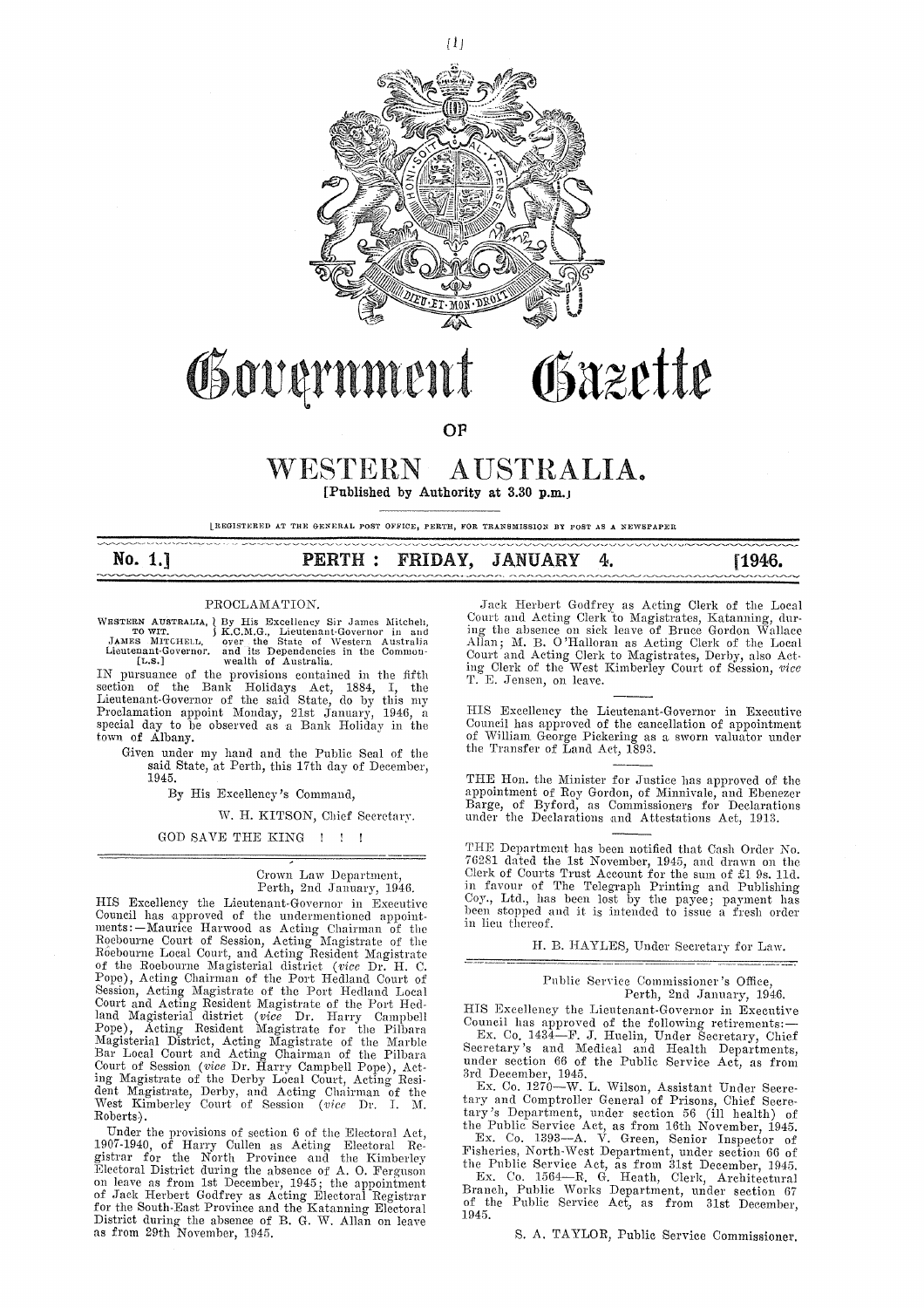#### VACANCIES IN THE PUBLlC SERVICE.

| Department.  |          |          | Position. | Salary.                                                                | Date<br>Returnable. |               |
|--------------|----------|----------|-----------|------------------------------------------------------------------------|---------------------|---------------|
|              |          |          |           |                                                                        |                     |               |
|              |          |          |           |                                                                        | Class 8.            | 1946.         |
| Crown Law    | .        |          | $\cdots$  | Relieving Clerk of Courts (Item 1506)<br><br>$\cdots$                  | $£318 - £330$       | 5th January.  |
|              |          |          |           |                                                                        | Class 9.            |               |
| Do.          | .        |          | $\cdots$  | Clerk, Land Titles Office (Items 1523, 1524)<br>$\cdots$               | $£294 - £306$       | do.           |
|              |          |          |           |                                                                        | Class 8.            |               |
| Do.          | $\cdots$ | $\cdots$ |           | Clerk, Accounts Branch (Item 1361)<br>$\cdots$<br>$\cdots$             | £318-£330           | do.           |
| Do.          | $\cdots$ | $\cdots$ | $\cdots$  | Solicitor General and Chief Parliamentary Draftsman*                   | £1,180 $-$ £1,500   | 12th January. |
|              |          |          |           |                                                                        | Class 10.           |               |
| Public Works | $\cdots$ | .        |           | Clerk, Accounts Branch<br>.<br>$\cdots$<br>$\cdots$                    | £279-£2881          | 14th January. |
|              |          |          |           |                                                                        | Class $6$ .         |               |
| Agriculture  |          | $\cdots$ |           | Housemaster and Assistant Lecturer, Muresk Agri-<br>cultural College*§ | £366-£402           | 29th January. |
|              |          |          |           |                                                                        | Class 4.            |               |
| Public Works | .        |          |           | Engineer-Metallurgist*†<br>.<br>$\cdots$<br><br>                       | £462-£486           | 31st January. |

\* Applications are also called under section 29 of the Public Service Act.

t A Degree or Diploma of Chemistry or Metallurgy at a recognised University or Technical College is essential and applicants should have a sound knowledge of modern foundry practice.

t This classification is subject to review.

§ House, light, fuel, and water are provided and certain produce at reduced rates or single man's board and residence. Applicants should possess teaching proficiency in subjects such as English, Mathematics, and Economics at Junior and sub-<br>Leaving standards. They must also have had residential College experience, be able to organise stu Leaving standards. They mus<br>various branches of athletics.

Applications are called under section 38 of the Public Service Act, 1904, and are to be addressed to the Public Service Commissioner and should be made on the prescribed form, obtainable from the offices of the various Permanent Heads of Departments.

S. A. TAYLOR, Public Service Commissioner.

#### GOVERNMENT LAND SALES.

THE undermentioned allotments of land will be offered for sale at public auction on the dates and at the places specified below, under the provisions of the Land Act, 1933-1939, and its regulations:—

#### BRIDGETOWN.

8th January, 1946, at noon, at the District Lands Office-

:j:Greenbushes-Town 140, lr., £17.

:j:Witchcliffe--Town 3(i, 37, Jr., £10 each.

#### KALGOORLIE.

8th January, 1946, at 2 p.m., at No. 2 Court, Brookman street-

- tBoulder-Town 483 (Richardson street), 20p., £10; 1079 (Burt street), lr. 16p., £15; 1498 (Frank street), lr., £12 10s.; 777 (Evans street), lr., £10; 778 (Evans street), 39p., £12 10s.; 1712 (Evans street), 39.6p., £15; 754 (Dart street), lr., £12 J0s.; 764 (Dart street), lr., £10; 745 (Johnston street), 1r., £10; 229R (Clancy street), 1r., £10; 2632 (Thompson street), 20p., £10; 2633 (Moran 2632 (Thompson street), 20p., £10; 2633 (Moran<br>street), 1r., £15.
- tKalgoorlie-Town 1719 (Killarney street), 2312 (Lewis street), lr., £10 each; 1595 (Lyall street), lr., £15; 1599 (Lyall street), 1r., £20; 3265 (Ward street), 30.3p., £12 10s.; 2178 (Hare street), lr., £12 10s.; R504, R505 (Egan street), B9.6p., £10 each; 1000 (Austral street), lr., £10; 1508 (Turner street), 1r., £10; 1514 (Turner  $\text{street}$ ), 1r., £12 10s.; 2868 (Whitlock street), lr. 3p., £10; 1436 (Salisbury road), lr. 7p., £15; 1446 (Salisbury road), 1r., £15; R1199 (Edgar street), 1r., £10; R1163 (Maxwell street), 31p.,<br>£10.
- †Hannans Sub lots-33F, 136 (Eureka street), 1r., £12 each.

#### BUSSELTON.

9th January, 1946, at 3 p.m., at the Court House-

:j:Augusta-Town. 234, la. Or. 14.8p., £15; 235, la. Or. 14.7p., £15.

+Margaret River-Town 100, 4a. 3r. 36p., £60.

#### CUE.

- 9th January, 1946, at 2 p.m., at the office of the Mining Registrar-
	- Big Bell-Town 129, 39. lp., £25; 130, lr., £20; 137, 39.lp., £20; 138, lr., /£15; tl59, 222, lr., £12 10s. each.

#### ALBANY.

10th January, 1946, at 2.30 p.m., at the District Lands Office--

:\*Mt. Barker-289, 11a. 1r. 35p., £20.

+Redmond-Town 3, lr., £10.

#### MERREDIN.

10th January, 1946, at 4 p.m., at the District Lands Office-

:j::Merredin-Town 617, lr. 3.5p., £18.

#### NORTHAM.

10th January, HJ46, at ll.30 a.m., at the District Lands Office-

+DoorUakine-'I'own 125, 2r. 6.8p., £20.

·•t'l'rayning-130, 4a. 2r., £20.

'''fWubin-69, 4a. 3r. 39p., £25.

#### BRUCE ROCK.

11th January, 1946, at 3 p.m., at the Rural and Industries Bank-

tBruce Rock-Town 74, lr., £30; 197, 39.lp., £30.

#### PERTH.

11th January, 1946, at 11 a.m., at the Department of Lands and Surveys-

tSouth Kalamunda-\*47, Ja. 3r. ll.2p., £20.

 $\frac{1}{2}$ Rockingham-Town 208, 1r. 1p., £15.

\*Suburban lot for cultivation.

\*Leasehold conditions only ancl subject to the condition that a house will be erected on each lot within six months from date of sale.

!!Marketable timber reserved to Crown.

+Clauses 21 and 22 of the regulations do not apply.

All improvements on the land offered for sale are the property of the Crown, and shall be paid for as the Minister may direct, whose valuation shall be final and binding on the purchaser.

Plans and further particulars of these sales may be obtained at this Office. Land sold to a depth of 200 feet below the natural surface, except in mining districts, where it is granted to a depth of 40 feet or 20 feet only.

G. L. NEEDHAM, Under Secretary for Lands.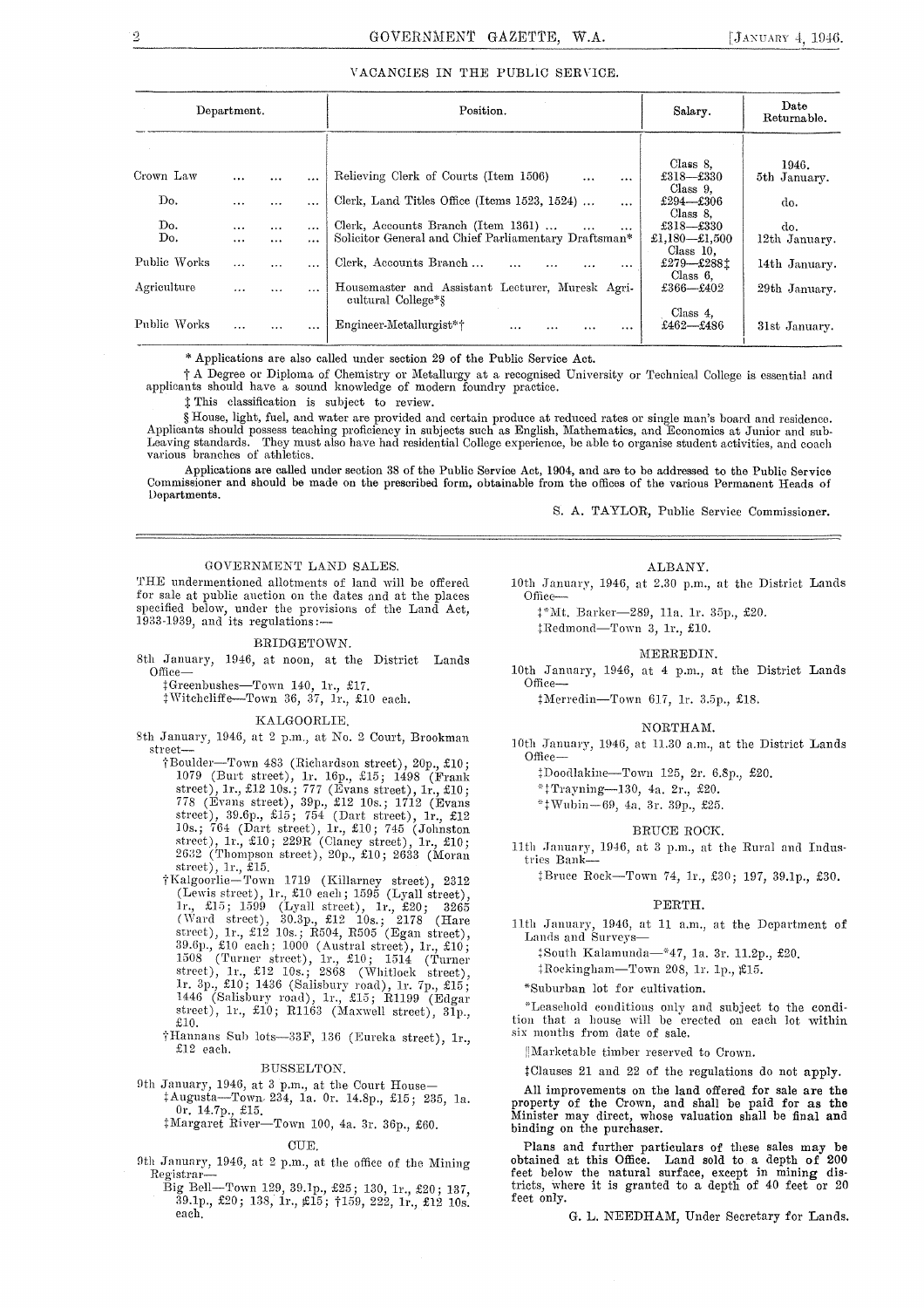#### BUSH FIRES ACT, 1937-1942.

#### Appointment of Bush Fire Control Oflieers.

Department of Lands and Surveys,<br>Corres, No. 277/38. Perth, 2nd January, 19-Perth, 2nd January, 1946. IT is hereby notified, for general information, that the undermentioned Road Boards have appointed the fol-lowing Bush Fire Control Officers in their respective districts:-

Road Board and Control Officers.

Cuballing.-Boothey, Stanley J. *(rice* James J. Cam) and Knight, Stephen H.

Esperance.-Stewart, Charles J.

Moora.--McKinley, E. J. (vice L. W. Nenke).

G. L. NEEDHAM, Under Secretary for Lands.

#### LOTS OPEN FOR LEASING.

#### Department of Lands and Surveys, Perth, 11th December, 1945.

Corres. 760/36, Vol. 2.

IT is hereby notified for general information that Agnew Lots 11, 26, 28, 30, 31, 47, 51, 56, 65 to 68 inclusive, 70, 73, 74, 76 to 80 inclusive, 98 to 104 inclusive, 107, 115 to 120 inclusive, 125, 129 to 136 inclusive, 138 to 144 inclusive, containing about 1 rood each, arc now available for leasing for Residential purposes only, under section 117 of the Land Act, 1933- 1939, and also Cones. 760/36, Vol. 2.-Agncw lots 13, 29, 32, 41, 42, 50, 52, 54, 63, 72, 75, 82, 105, 122, 127, 128, 137, containing about 1 rood each, will be available for leasing for Residential purposes only, under<br>section 117 of the Land Act, 1933-39, on and after Wednesday, the 9th January, 1946, subject to the follow-<br>ing conditions:—1. The term of the lease shall be 99<br>years; 2. the capital unimproved value shall be £12 10s. per lot, the annual rental being 10s.; 3. the capital unimproved value shall be subject to re-appraisement during the currency of tho lease at intervals of not less than ten years; 4. a residence which complies with all relevant and material local government building by-laws and regulations, must be erected on a lot within six months of the date of the lease, failure to comply with this condition renders the lease liable to forfeiture; 5. no transfer will be permitted before an approved residence has been erected; 6. no person will be eligible to hold more than one lot.

Applications for these lots must be lodged at the Lands Office, Perth, on or before the above date.

All applications lodged on or before such date will be treated as having been received on the closing day, and if there is more than one applicant for any lot the application to be granted will be determined by a Land Board fixed for such purpose.

G. L. NEEDHAM, Under Secretary for Lands.

#### LAND OPEN FOR PASTORAL LEASING.

Under Part VI. of the Land Act, 1933-1939.

## **WEDNESDAY,** 23rd **.JANUARY,** 1946.

Corr. 187/31. (Plans 79 and 72/300.)

l'l' is hereby notified that the land described hereunder will be ava'ilable for selection under Part VI. of the Land Act on or before the 23rd January, 1946. The area comprises approximately 203,000 acres in the Meekatharra district.

Starting from a point about 389 chains south of the north-east corner of pa§toral lease 394/1297 and running<br>east for about 503 chains, thence south for 243 chains thence east for about 200 chains thence south for about 541 chains, thence east for about 1,507 chains, thence south for about 686 chains, thence west for about 2,230 chains, thence north for about 539 chains, thence east for about 24 chains, thence north about 932 chains to the starting point.

**WEDNESDAY,** 6th **FEBRUARY,** 1946. PERTH LAND AGENCY. Ashburton District Near Onslow. Corres. No. 1577/16. (Plan 95-96/300.)

TT is hereby notified that approximately 162,288 acreb described hereunder will be available for selection on or before the abovementioned date.

Starting from a point 250 chains from the south· west corner of Pedamulla Station and running south for approximately 466 chains then east  $149$  chains thence south for 708 chains, thence east for 180 chains, thence south for 558 chains, thence east for 738 chains, thence north for approximately 1471 chains, thence cast for 240 chains, thence north-west for 400 chains, thence north for 50 chains, thence east for 21 chains, thence south for 106 chains, thence east to the start-ing point for approximately 856 chains, being J. J. HooleY 's cancelled Pastoral Lease known as Diomenor Station.

G. L. NEEDHAM, Under Secretary for Lands.

#### LAND OPEN FOR SELECTION.

IT is hereby notified, for general information, that the areas scheduled hereunder are available for selection under Part V. of the Land Act, 1933-1939, and the regulations appertaining thereto, subject to the provisions of the said Act.

Applications must be lodged not later than the date specified, but may be lodged before such date, if so desired.

All applications lodged on or before such date will be treated as having been received on the closing day, and if there are more applicants than one for any block, the application to be granted will be determined by the Land Board. Should any lands remain unselected such wil' t. ontinue available until applied for or otherwise dealt with.

If a Land Board sitting becomes necessary, the appli-<br>cants for the blocks will be duly notified of the date, time, and phice of the meeting of the Board, and there shall be an interval of at least three days between the closing date and the sitting of the Board.

The selector of a Homestead Farm from any location must take the balance thereof, if any, under Conditional Purchase.

All marketable timber, including sandalwood and mallet, is reserved to the Crown, subject to the provisions of clause 18 of the regulations.

#### SCHEDULE.

#### **WEDNESDAY,** 9th **JANUARY,** 1946.

#### PERTH LAND AGENCY.

AYon District (about 8 miles north-east of Nukarni). Corr. No. 1655/24. (Plan 35/80, AB. 3 & 4.)

Location 24637, containing 160a., at 3s. 6d. per acre; classification page 23 herein; subject to R. and I. Bank indebtedness; being V. Blake's forfeited lease 23980/74.

Melbourne District (about 11 miles west of Marne). Corr. No. 1138/40. (Plan 64/80A, B2 & 3.)

Locations 1560, 1561 and 2199, containing 200a., 200a. and 1,340a., respectively, at 8s., 12s. 6d. and<br>Gs. 6d. per acre, respectively; classifications page 101 in 1463/12 (for locations 1560-1) and pages 90 and 91 in  $1463/12$  (for location  $2199$ ); subject to R. and I. Bank indebtedness; being E. Bennett's forfeited leases 19174/55, 19174/55 and 10634/68.

Nelson District (about 6 miles south of Kirup).

Corr. No. 1116/42. (Plan 414D/40 C4.)

Location 11871, containing 38a. 2r. 17p., at £1 per acre (including survey fee); available to holders of adjoining land only.

Swan District (near Wanneru).

Corr. No. 6958/20. (Plan 1A/40 B1.)

Location 5078, containing about 20a., at £3 per acre; subject to survey.

Victoria District (about 6 miles cast of Latham).

Corr. No. 842/44. (Plan 96/80B. C.3.)

Locations 4293 and 8530, containing 1,211a. 1r. 23p., at 4s. per acre; classification page 6 of 2806/29; and location 4294, containing 145a. Or. 7p., at 6s. 8d. per acre; classification page 3 of  $3632/29$ ; subject to R. and I. Bank indebtedness; being J. R. Galbraith's for-<br>feited leases 68/2049 and 68/2048.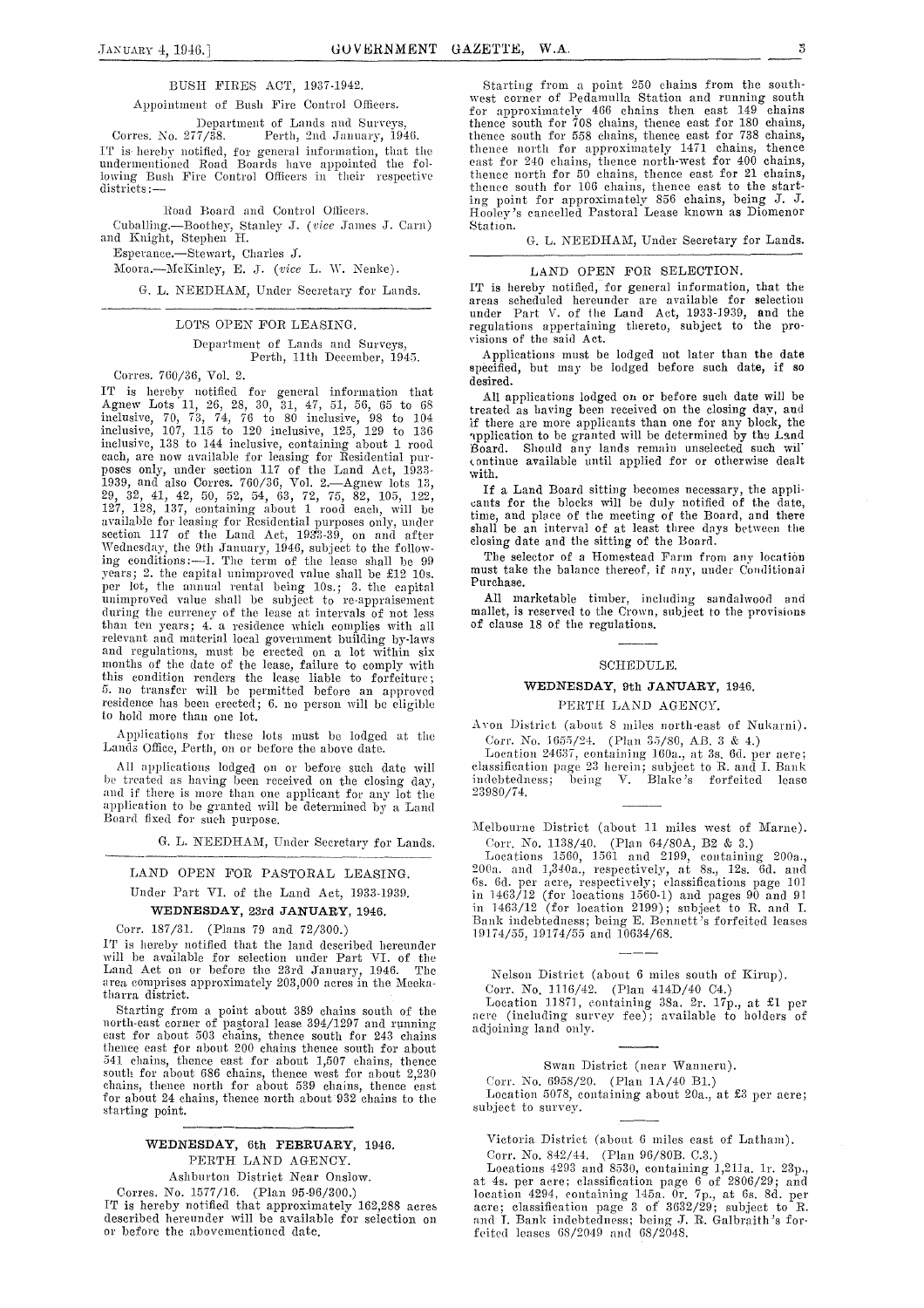#### **WEDNESDAY,** 16th **JANUARY,** 1946. PERTH LAND AGENCY.

Xclson District (about 12 miles west of Manjimup). Corr. No. 2647/32. (Plan 439C/40 D4.)

Location 9797, containing 179a. 2r. 6p., at 11s. 6d. per acre (including survey fee); classification page 28 of 847/31; available for selection by ex-service personnel only; subject to payment for improvements, to the conditions applying to land selection in this distriet and to exemption from road rates for two years from date of approval of application.

Nelson District (near Wilga).

Corr. No. 168/43. (Plans 414C/40, 415D/40.) Location 11874, containing 56a. Or. 26p., at 9s. 6d. per acre (exclusive of survey fee); available to adjoining holders only.

Sussex District (near Bramley Siding).

Corr. No. 655/45. (Plan 440 A/40 A & Bl.)

Location 3844, containing about 140a. lr. 16p.; subject to classification, survey and pricing; available to adjoining holders only.

Victoria District (near Northampton).

Corr. No.  $585/45.$  (Plan  $160D/40$  A4.)

Locations 9750 and 9751, containing 10a. 1r. 22p.<br>and Sa. 2r. 22p. respectively, at £2 per acre; subject to mining conditions and payment for improvements.

G. L. NEEDHAM, Under Secretary for Lands.

#### PUBLIC WORKS TENDERS.

Tenders, closing at Perth, 2.30 p.m., Tuesday on dates mentioned bereunder, are invited for the following:-

Work:-Leonora Police Station-Repairs and Renovations (9524); 8th January, 1946; conditions may be seen at the Contractors' Room, P.W.D., Perth; P.W.D., Kalgoorlie, and Police Station, Leonora, on and after 18th December, 1945.

Work:-Narembeen School Quarters-Additions and Renovations (9525); 8th January, 1946; conditions may be seen at the Contractors' Room, P.W.D., Perth;<br>P.W.D., Katanning, and Police Station, Narembeen, on and after 18th December, 1945.

Work:-Wickepin School and Quarters-Repairs and Renovations (9526); 8th January, 1946; conditions may<br>be seen at the Contractors' Room, P.W.D., Perth;<br>P.W.D., Katanning, and Courthouse, Narrogin, on and P.W.D., Katanning, and Cafter 18th December, 1945.

Work:-Yealering School and Quarters-Painting, etc.  $(9527)$ ; 8th January, 1946; conditions may be seen at the Contractors' Room, P.W.D., Perth, and at P.1V.D., Katanning, on and after 18th December, 1945.

Purchase of Property:—Momberkine School (for re-<br>moval); 8th January, 1946; conditions may be seen at P.W.D., Perth; Court House, Northam, and Police Station, Goomalling.

Work: Denmark Hospital—Additions (9523); 15th<br>January, 1946; conditions may be seen at the Contractors' Room, P.W.D., Perth; P.W.D., Katanning, and<br>Police Station, Denmark, on and after 18th December, 1945.

Work:-J\fanjimup School-Removal of Classroom from Balbarrup (9535); 22nd January, 1946; conditions<br>may be seen at the Contractors' Room, P.W.D., Perth; P.W.D., Bunbury, and Police Station, Manjimup, on and after 8th January, 1946.

Work:-Dowerin Police Station-Repairs and Renovations (9534); 22nd January, 1946; conditions may be seen at the Contractors' Room, P.W.D., Perth, and at<br>Dowerin Police Station, on and after 8th January, 1946.

Work :-Balingup School--Removal from Upper Balingup (9533) : 22nd January, 1946; conditions may be seen at the Contractors' Room, P.W.D., Perth, and at P.W.D., Bunbury, on and after 8th January, 1946.

Work:-Quairading Police Station and Quarters-Repairs and Renovations (9532); 22nd January, 1946; con-<br>ditions may be seen at the Contractors' Room, P.W.D.,<br>Perth, and at Police Station, Quairading, on and after 8th January, 1946.

Purchase of Property :- Eastbrook School and Quarters (for removal); 22nd January. 1946; conditions may be seen at P.W.D., Perth and Bunbury; Police Stations, Manjimup and Pemberton.

Purchase of Property:-Harewood School and Quarters (for removal); 22nd January, 1946; conditions<br>may be seen at P.W.D., Perth and Albany, and Police<br>Stations, Denmark and Mount Barker.

Purchase of Property:-Candyup School (for removal); 22nd January, 1946; conditions may be seen<br>at P.W.D., Perth and Albany, and Police Station, Mount Barker.

Purchase of Property:—Group 138 School and Quarters (for removal); 22nd January, 1946; conditions<br>may be seen at P.W.D., Perth and Albany, and Police Station, Denmark.

Tenders, together with the prescribed deposit, are to<br>be addressed to "The Hon. the Minister for Works,<br>Public Works Department, The Barracks, St. George's<br>terrace, Perth,'' and must be indorsed "Tender.'' The highest, lowest, or any tender will not necessarily be accepted.

W. S. ANDREW, Under Secretary for Public Works. Perth, 3rd January, 1946.

#### WATER BOARDS ACT, 1904.

Water Rate in the Wagin Water Area for the Year ending 31st October, 1946.

NOTICE is hereby given that the ratebook for the year ending 31st October, 1946, of all lands in the Wagin<br>Water Area, now liable to be rated under the abovementioned Act, has been made up and open for inspection by Ratepayers.

Notice of Rate in the Wagin Water Area.

Xotiec is hereby given that under the powers conferred by the abovementioned Act, the Wagin Water Board has ordered a rate of two shillings and ninepence  $(2/9)$  in the pound for the Wagin Water Area to be made and levied for the year ending 31st October, 1946, upon all rateable lands entered in the ratebook the<br>making up of which is published in the *Government Gazette* of Friday, 4th January, 1946, and a local news-<br>paper; that the minimum rate of the abovementioned period for ench separately assessed improved parcel of land, the annual rate of which at two shillings and nine pence in the pound would not exceed eleven shillings,<br>shall be eleven shillings; that the minimum rate for the<br>abovementioned period for each separately assessed parcel of unoccupied and unimproved parcel of land, the<br>annual rate of which at two shillings and ninepence in the pound wonld not cxeecd eight shillings and three pence, shall be eight shillings and three pence, and that a memorandum of such order has been duly entered in the ratebook and signed.

The said rate is now payable in accordance with the by-laws made under the aforesaid Act.

By order of the Board.

C. W. CHELLEW, Deputy Chairman. Wagiu, 17th December, 1945.

> Department of Agriculture. Perth, 28th December, 1945.

Agric. 1919/26, Vol. 2; Ex. Co. No. 1631. HIS Excellency the Lieutenant-Govemor in Council has been pleased to approve of the appointments of Gordon Job, and Adam Gunn, as Hon. Inspectors of Stock under the Stock Diseases Act 1895.

G. K. BARON HAY, Under Secretary for Agriculture.

UNIVERSITY OF WESTERN AUSTRALIA.

Annnal Election by Convocation of Ono Member of the Senate.

UNDER the provisions of the University of Western Australia Act, 1911-1944, the Annual Election will be<br>held on Tuesday, 5th March, 1946, at which Convocation will choose one person to be a Member of the Senate for a period of six years.

:Nominations must be signed by two qualified voters and must be accompanied by the written consent of the Nominee to his nomination. Nominations must be addressed to the Warden of Convocation, University of Western Australia, Nedlands, and must reach him between Tuesday, 22nd January, and Tuesday, 5th February, 1946. Nomination forms will be available February, 1946. Nomination form<br>on application to the undersigned.

The retiring member of the Senate is Dr. J. P. Ainslie.

L, A, W, RICHARDS, Clerk of Convocation.

 $\overline{4}$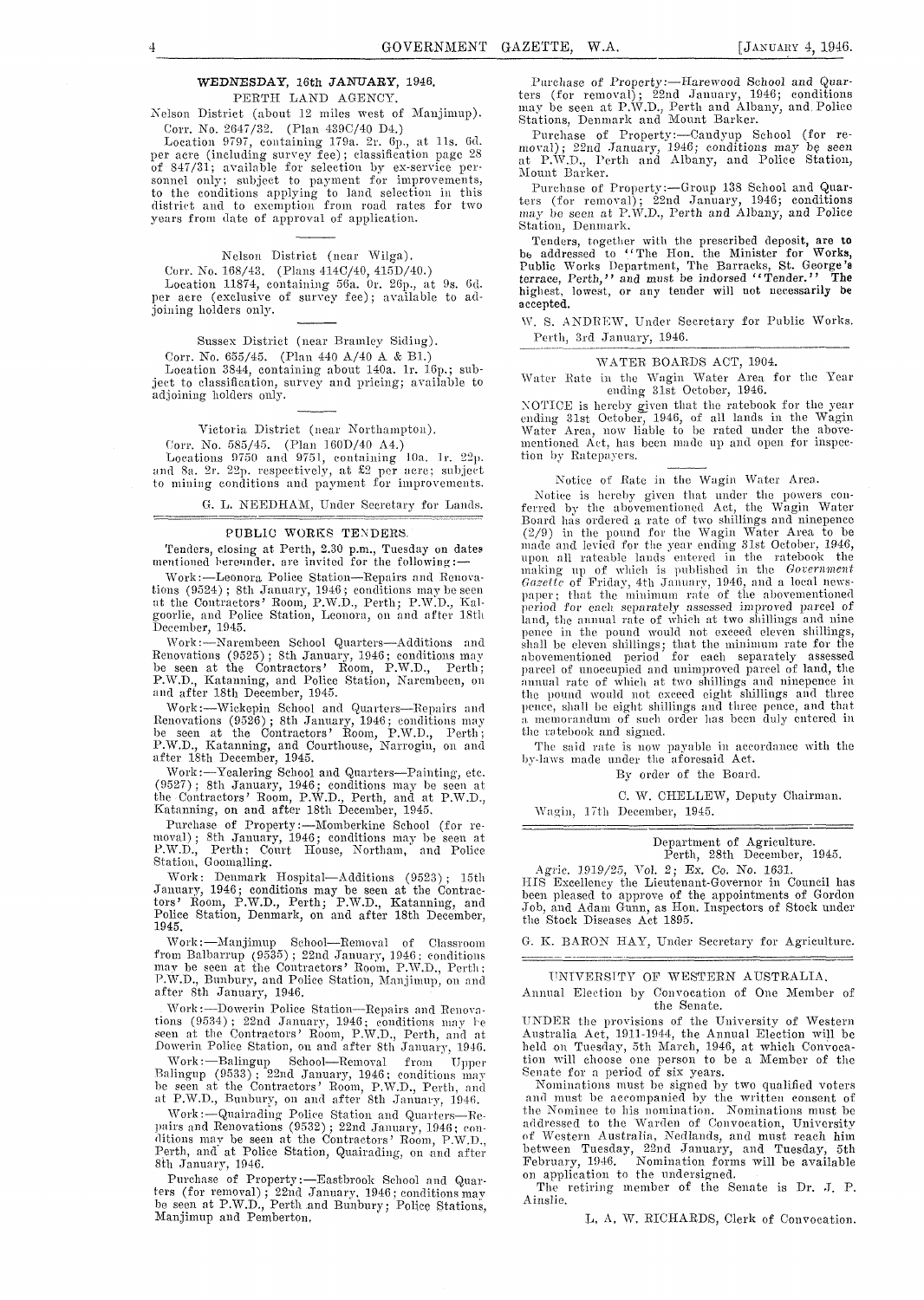#### WESTERN AUSTRALIAN GOVERNMENT TENDER BOARD.

#### $Tenders$  for Government Supplies.

| Date of<br>Advertising.                            | Schedule No.                         | Supplies required.                                                                                                                                                  |                             |  |  |  |
|----------------------------------------------------|--------------------------------------|---------------------------------------------------------------------------------------------------------------------------------------------------------------------|-----------------------------|--|--|--|
| 1945.                                              |                                      |                                                                                                                                                                     | 1946.                       |  |  |  |
| Nov. 29<br>$\ddotsc$                               | 295д, 1945<br>$\cdots$               | Supply and Installation of Spur Gears at Bunbury Wheat Silos<br>$\cdots$<br>$\cdots$                                                                                | Extended to<br>Jan. 10      |  |  |  |
| $_{\mathrm{Dec.}}$<br>13<br>$\cdots$               | 310a, 1945<br>$\ddotsc$              | Water Meters for Goldfields Water Supply<br><br>$\cdots$                                                                                                            | Extended to<br>10<br>Jan.   |  |  |  |
| Nov.<br>8<br>$\ddotsc$                             | 262A, 1945<br>$\ddotsc$              | Machinery for Midland Junction Workshops<br>$\ddotsc$<br>$\ddotsc$<br><br>$\ddotsc$<br>                                                                             | 10<br>Jan.                  |  |  |  |
| Dec.<br>13<br>$\cdots$                             | 311a, 1945<br>$\cdots$               | Stainless Steel Fittings for Perth Agricultural Department<br><br>$\cdots$                                                                                          | 10<br>Jan.                  |  |  |  |
| Dec.<br>13<br>$\ddotsc$                            | 313A, 1945<br>$\cdots$               | Cartage of Materials and/or Supplies for the War Housing Scheme, as re-<br>quired during a period of six (6) months, commencing 24th January, 1946                  | 10<br>Jan.                  |  |  |  |
| 1946.                                              |                                      |                                                                                                                                                                     |                             |  |  |  |
| Jan.<br>3<br>$\cdots$                              | 4a, 1946                             | Supply and Delivery of New Laid and Chilled Hen Eggs for Fremantle Hos-<br>pital during a period of six (6) months commencing from date of acceptance               |                             |  |  |  |
| 1945.                                              |                                      | of tender                                                                                                                                                           | Jan.<br>-10                 |  |  |  |
| Dec. 13                                            | 314a, 1945                           |                                                                                                                                                                     | Jan.<br>17                  |  |  |  |
| $\ddotsc$<br>Dec. $20$<br>$\ddotsc$<br>1946.       | $\ddotsc$<br>316a, 1945<br>$\ddotsc$ | Laboratory Rolls, 12 in. dia. x 6 in., for State (W.A.) Alunite Industry<br>$\ddotsc$<br>Firewood for No. 5 Pumping Station, Yerbillon, 1945<br>                    | 17<br>Jan.                  |  |  |  |
| Jan.<br>3<br>$\ddotsc$                             | 1 <sub>A</sub> , 1946<br>$\cdots$    | Seed—5,672 lb. Subterranean Clover Seed and 2,544 lb. Wimmera Rye Grass                                                                                             |                             |  |  |  |
| 1945.                                              |                                      | Seed<br>                                                                                                                                                            | Jan.<br>- 17<br>Extended to |  |  |  |
| Dec.<br>6                                          | 305д, 1945                           | Steel Units for Acid Refinery, Wundowie                                                                                                                             | Jan. $24$                   |  |  |  |
| $\ddotsc$                                          | $\cdots$                             | $\cdots$<br>                                                                                                                                                        | Extended to                 |  |  |  |
| Dec.<br>6<br>$\ddotsc$<br>13<br>$_{\mathrm{Dec.}}$ | 304a, 1945<br>$\ddotsc$              | Supply and Delivery of Automatic Air Filters for Perth Hospital<br>$\cdots$<br>$\cdots$<br>Copper and Aluminium Units, for Acid Refinery at Wundowie Wood Distilla- | Jan.<br>-24                 |  |  |  |
| $\ddotsc$                                          | 315a, 1945<br>.                      | tion Works                                                                                                                                                          | -31<br>Jan.                 |  |  |  |
|                                                    |                                      |                                                                                                                                                                     | Extended to                 |  |  |  |
| Dec. $13$<br>$\cdots$<br>1946.                     | 312A, 1945<br>$\cdots$               | Supply and Delivery of Steam Flow Meters for New Perth Hospital<br>$\ddotsc$                                                                                        | Feb.<br>7                   |  |  |  |
| 3<br>Jan.<br>$\cdots$                              | 3A. 1946<br>$\cdots$                 | Transformer, 4,000 K.V.A., 6,000-20,000 Volts, 3-Phase Outdoor, for W.A.                                                                                            |                             |  |  |  |
| Jan.<br>3<br>$\ddotsc$                             | 2 <sub>A</sub> , 1946<br>$\cdots$    | Government Power Station, East Perth<br>Fifty only Six-wheel Trolley Bus Chassis, Fittings, etc., for W.A. Government                                               | Feb.<br>28                  |  |  |  |
|                                                    |                                      | Tramways<br>                                                                                                                                                        | May<br>2                    |  |  |  |

Tenders addressed to the Chairman, Tender Board, Perth, will be received for the above-mentioned until 2· 15 p.m. on the date of closing.

Tenders must be properly indorsed on envelopes, otherwise they are liable to rejection.

Tender forms and full particulars may be obtained on application at the Tender Board Office, Murray street, Perth. No tender necessarily accepted.

Dated the 3rd January, 1946.

G. L. NEEDHAM, Chairman W.A. Government Tender Board.

Registrar General's Office, Perth, 27th December, 1945.

IT is hereby published, for general information, that the undermentioned Ministers have been duly registered in this office for the Celebration of Marriages throughout<br>the State of Western Australia:—

R.G. No., Date, Denomination and Name, Residence, Registry District.

THE METHODIST CHURCH OF AUSTRALASIA.

85/44; 20/12/45; Rev. Thomas William Bindeman (Chaplain A.I.F.), WX11036; 1 Fortune street, South Perth; Perth.

85/44; 20/12/45; Rev. Roger Garfield Bramich; 124<br>Carr street, West Perth; Perth.

IT is hereby published, for general information, that the names of the undermentioned Ministers have been duly removed from the register in this office of Ministers registered for the Celebration of Marriages throughout<br>the State of Western Australia:—

R.G. No., Date, Denomination and Name, Residence, Registry District.

THE METHODIST CHURCH OF AUSTRALASIA. 85/44; 20/12/45; Rev. Thomas Frederick Smout; Carew street, Katanning; Katanning.

85/44; 20/12/45; Missioner William John Burton; Corrigin; Bruce Rock.

#### THE SALVATION ARMY.

33/41; 19/12/45; Major Mabel Sexton; 3 Roy street, Mt. Lawley; Perth.

R. J. LITTLE, Acting Registrar General.

#### Registrar General's Office, Perth, 2nd January, 1946.

IT is hereby published, for general information, that the name of the undermentioned Minister has been duly removed from the register in this office of Ministers registered for the Celebration of Marriages the State of Western Line Celebration of N<br>throughout the State of Western Australia:-

R.G. No., Date, Denomination and Name, Residence, Registry District.

THE PRESBYTERIAN CHURCH.

32/45; 1st January, 1946; Rev. Esmond Walter New; 36 Victoria avenue, Claremont; Perth.

IT is hereby published, for general information, that the undermentioned Minister has been duly registered in this Office for the Celebration of Marriages throughout the State of Westem Australia:-

RG. No., Date, Denomination and Name, Residence, Registry District.

CHURCH OF ENGLAND (Diocese of Kalgoorlie).

31/45; 22nd December, 1945; Rev. Clifford George Tiller; The Rectory, Boulder; Boulder.

R. J. LITTLE, Acting Registrar General.

#### **APPOINTMENTS**

(under section 5 of the Registration of Births, Deaths and Marriages Amendment Act, 1907, and section 2 of the Registration of Births, Deaths, and Marriages Act Amendment Act, 1914).

> Registrar General's Office, Perth, 3rd January, 1946.

THE following appointments have been approved:—<br>R.G. No. 67/42.—Constable Westral James Smith temporarily as Assistant District Registrar of Births and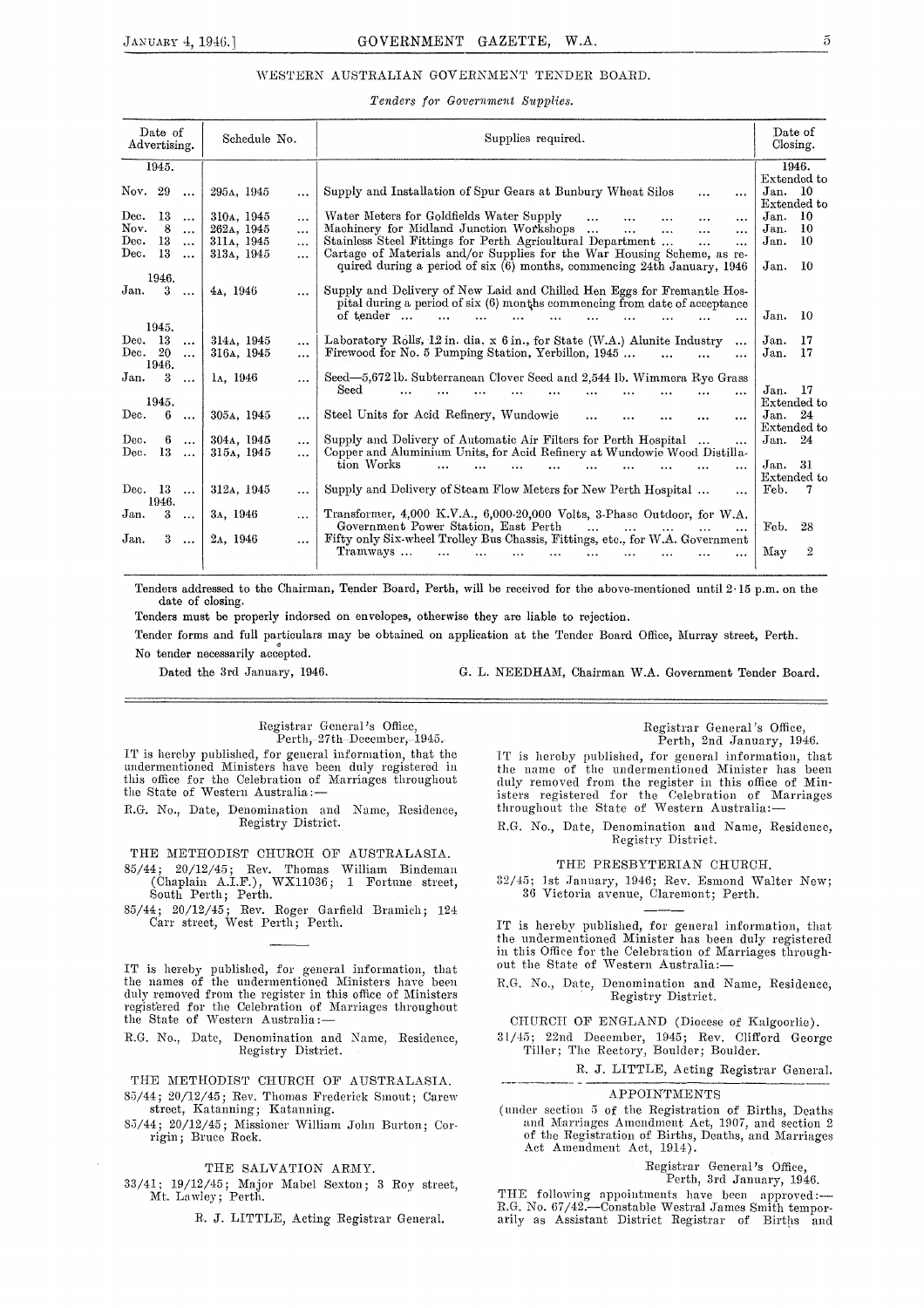$\equiv$ 

Deaths for the Williams Registry District, to reside at Williams, during the absence of Constable J. Farrell on leave, appointment to date from 7th January, 1946;<br>R.G. No. 23/39:—Constable Lawrence Edgar Shaw temporarily as District Registrar of Births, Deaths and Marriages for the Gingin Registry District, to reside at Gingin, during the absence of Constable H. Muhs on leave, appointment to date from 5th January, 1946;<br>R.G. No. 64/42:—Constable Norman Stanley Tredrea temporarily as District Registrar of Births, Deaths and<br>Marriages for the Jarrahdale Registry District, to reside at Mundijong, during the absence on leave of Con-<br>stable C. Pinner, appointment to date from 7th January,<br>19 temporarily as Assistant District Registrar of Births and Deaths for the Irwin Registry District, to reside at llfingenew, during the absence of Constable J. T. Simp-son on leave, appointment to date from 9th January, 1946.

R. J. LITTLE, Acting Registrar General.

#### NOTICE OF REGISTERED OFPICE.

THE registered office of the Morawa Co-operative Limited is situate at Winfield street, Lot No. 66, Morawa, and will he accessible to the general public from  $10$  a.m. until  $4$  p.m. on Monday to Friday inclusive and from 10 a.m. until 12 p.m. on Saturdays.

W. D. GUTHRIE, Secretary.

In the matter of the Associations Incorporation Act, 1895, and The Retail Storekeepers' Association of Western Australia Incorporated.

NOTICE is hereby given that The Retail Storekeepers' Association of Western Australia Incorporated has changed its name to The Retail Grocers and Store-<br>keepers' Association of Western Australia Incorporatecl.

Dated this 2nd day of January, 1946.

PARKER & PARKER, Solicitors for the abovenamed Association.

#### THE PARTNERSHIP ACT, 1895.

NOTICE is hereby given that the partnership hitherto existing between Thomas Lindsay Taylor and Sydney Taylor of Harvey who carried on the business of General Carriers at Harvey under the firm name of '' Taylor Bros.'', has been dissolved by mutual consent as from the 31st day of December, 1945.

As and from that date the parties will carry on business on their separate individual accounts.

Dated the 21st day of December, 1945.

Signed by the said Thomas  $\left\{\n \begin{array}{cc}\n \text{Si} & \text{TAYLOR.} \\
 \text{L} & \text{T_A YLOR.}\n \end{array}\n\right\}$ Taylor in the presence of-

A. Ball, Solicitor, Harvey.

Ball & Robertson, Solicitors, Harvey.

I, THOMAS ERIC CURRIE, of "The Rectory," Wilson street, Bassendean, in the State of Western Australia, Clergyman, one of the Trustees of Bassendean Child Development Centre, do hereby give notice that I am desirous that such Bassendean Child Development Centre should be incorporated under the provisions of the Associations Incorporation Act, 1895.

Dated the 19th day of December, 1945.

T. ERIC CURRIE.

The following is a copy of the Memorial intended to be filed in the Supreme Court under the provisions of the said  $Act$ :-

In the· matter of the Associations Incorporation Act, 1895-Memorial of Bassendean Child Development Centre filed in pursuance of the Associations Incorporation Act, 1895.

1. Name of the Institution-Bassendean Child Development Centre.

2. Object or purpose of the Institution-'To establish and conduct a Child Development Centre in Bassendean.

3. Where situated or established-Lot 67 and part of lots 65 mid 66 on diagram 12411 situate at Hamilton street, and Whitfield street, Bassendean.

4. The name or names of the trustee or trustees- 'l'homas Eric Currie, Malcolm Silvester Bell and Samuel James Faithful.

5. In whom the management of the Institution is vested, and by what means (whether by deed, settle-<br>men, or otherwise)—In a committee of management to be elected at each annual meeting pursuant to the rules of the Association.

BOULTBEE GODFREY & VIRTUE, 66 St. George's terrace, Perth, Solicitors for the Association.

#### NOTICE TO CREDITORS AND CLAIMANTS.

In the Supreme Court of Western Australia, Probate Jurisdiction.

NOTICE is hereby given that all persons having claims or demands against the Estates, of the undermentioned deceased persons are hereby required to send particulars of such claims or demands to me in writing on or<br>before the 31st day of January, 1946, after which date I will proceed to distribute the assets of the said deceased persons among those entitled thereto, having regard only to those claims or demands of which I shall then have had notice.

Dated at Perth the 3rd day of January, 1946.

J. H. GLYNN, Public Trustee.

Public Trust Office. Supreme Court Buildings, Perth, W.A.

Name, Occupation, Address, Date of Death.

Allen, Clarence McArthur; Invalid; formerly of River View, Collie, Fanner and Orchardist, but late of Claremont; 16/1/42.

Martin, Ada Sarah; Married Woman; formerly of Cuballing but late of 23 Griver street, North Cottesloe; 22/9/45.

\Vilson, Cuthbert James Gray; Grocer; late of 127

Bourke street, Leederville; 18/8/45.<br>- Moir, Edward George; --; formerly of Mount Barker,<br>Farm Labourer, but late a Private (No. WX15905) of

the Australian Imperial Forces; 1/10/43.<br>Russell, Elizabeth; Married Woman; formerly of Os-<br>borne Park but late of Hector street, Tuart Hill;

13/10/45.<br>Colquhoun, Alexander John; —; formerly of Sexton Colquhoun, Alexander John; -; formerly of Sexton road, Sawyers Valley, Labourer, but late a Private (No. WX9100) of the Australian Imperial Forces; 15/0/44.

Skinner, Percy Lionel; Police Constable; late of 145<br>Parry street, East Perth; 9/9/45.<br>Fimmell, Herbert John; Railway Officer; late of 56

Hobbs avenue, Nedlands; 30/8/45.

Jones, Stanley; Butcher; late of Manjimup; 3/11/45.

#### ACTS OF PARLIAMENT, ETC., FOR SALE AT GOVERNMENT PRINTING OFFICE.

£ s. d.

| Abattoirs Act and Amendment                                                                 | $\ddot{\phantom{a}}$ | 0            | 1            | 0                |
|---------------------------------------------------------------------------------------------|----------------------|--------------|--------------|------------------|
| Administration Act (Consolidated)<br>$\ddot{\phantom{a}}$                                   | $\ddot{\phantom{a}}$ | 0            | 2            | 6                |
| Adoption of Children Act<br>$\sim$                                                          | $\ddot{\phantom{0}}$ | 0            | $\mathbf{0}$ | 6                |
| Agricultural Bank Act<br>$\ddotsc$<br>$\ddot{\phantom{a}}$                                  | $\ddot{\phantom{a}}$ | 0            | $\mathbf{1}$ | 0                |
| Agricultural Seeds Act<br>$\sim 100$<br>$\ddotsc$                                           | $\ddotsc$            | 0            | 1            | 0                |
| $\ddotsc$                                                                                   |                      | 0            | $\mathbf{1}$ | $\theta$         |
| Associations Incorporation Act<br>$\mathbf{r}$ , and $\mathbf{r}$                           | $\ddot{\phantom{a}}$ | 0            | $\mathbf{0}$ | 6                |
| <b>Allen Control</b>                                                                        | $\ddot{\phantom{a}}$ | 0            | 0            | 9                |
| Bills of Sale Act (Consolidated) and Amend-                                                 |                      |              |              |                  |
| $ment \dots \dots$<br>$\alpha$ , and $\alpha$ , and $\alpha$ , and $\alpha$                 | $\ddot{\phantom{0}}$ | 0            | 2            | 0                |
| Brands Act                                                                                  | $\ddot{\phantom{a}}$ | 0            | 1            | 6                |
| Bread Act (Consolidated) and Amendment                                                      |                      | 0            | T            | 6                |
| Bush Fires Act (Consolidated)<br>$\ddot{\phantom{a}}$                                       | $\ddot{\phantom{a}}$ | 0            | 1            | 6                |
|                                                                                             | $\ddot{\phantom{0}}$ | 0            | 0            | 6                |
| Child Welfare Act<br>$\Delta\Delta\phi$ and $\Delta\Delta\phi$                              | $\ddot{\phantom{a}}$ | 0            | 2            | 6                |
| $\mathbf{r}$ , $\mathbf{r}$ , $\mathbf{r}$                                                  | $\ddot{\phantom{0}}$ | 0            | 4            | ĥ                |
| $\mathbf{L}$                                                                                | $\ddot{\phantom{a}}$ | 0            | $\mathbf{1}$ | в                |
| Dairy Cattle Improvement Act<br>$\ddotsc$                                                   | $\ddot{\phantom{0}}$ | $\Omega$     | 1            | 0                |
| Dairy Industry Act                                                                          | $\ddot{\phantom{a}}$ | 0            | 2            | 0                |
| Dairy Products Marketing Regulation Act                                                     | $\ddot{\phantom{0}}$ | 0            | 2            | $\boldsymbol{0}$ |
| Declarations and Attestations Act                                                           | $\ddot{\phantom{0}}$ | 0            | 0            | 6                |
| Dentists Act and Amendment<br>$\ddotsc$                                                     | $\ddot{\phantom{0}}$ | 0            | 1            | 6                |
| Discharged Soldiers' Settlement Act                                                         | $\ddot{\phantom{0}}$ | 0            | 1<br>1       | 6                |
| Dog Act (Consolidated)<br>$\ddot{\phantom{a}}$                                              | $\ddot{\phantom{a}}$ | 0            | 1            | U<br>6           |
| Dried Fruits Act                                                                            | $\ddot{\phantom{0}}$ | 0            |              |                  |
| Droving $\text{Act}$<br>$\ddot{\phantom{a}}$                                                | $\ddot{\phantom{0}}$ | 0.           | 1<br>1       | 0                |
| Drugs (Police Offences) Act<br>$\mathcal{L}(\mathbf{r})$ .                                  | $\ddotsc$            | 0.           |              | 0                |
| Egg Marketing Act<br><b>College</b>                                                         | $\ddot{\phantom{0}}$ | $\mathbf{0}$ | $\mathbf{I}$ | 0<br>6           |
| Electoral Act (Consolidated)<br><b>College</b><br>$\mathbf{r}$ , and the state $\mathbf{r}$ | $\ddot{\phantom{a}}$ | 0.           | 2<br>1       |                  |
| Electricity Act<br>$\ddot{\phantom{0}}$<br>$\ddotsc$                                        | $\ddot{\phantom{a}}$ | 0            |              | 0                |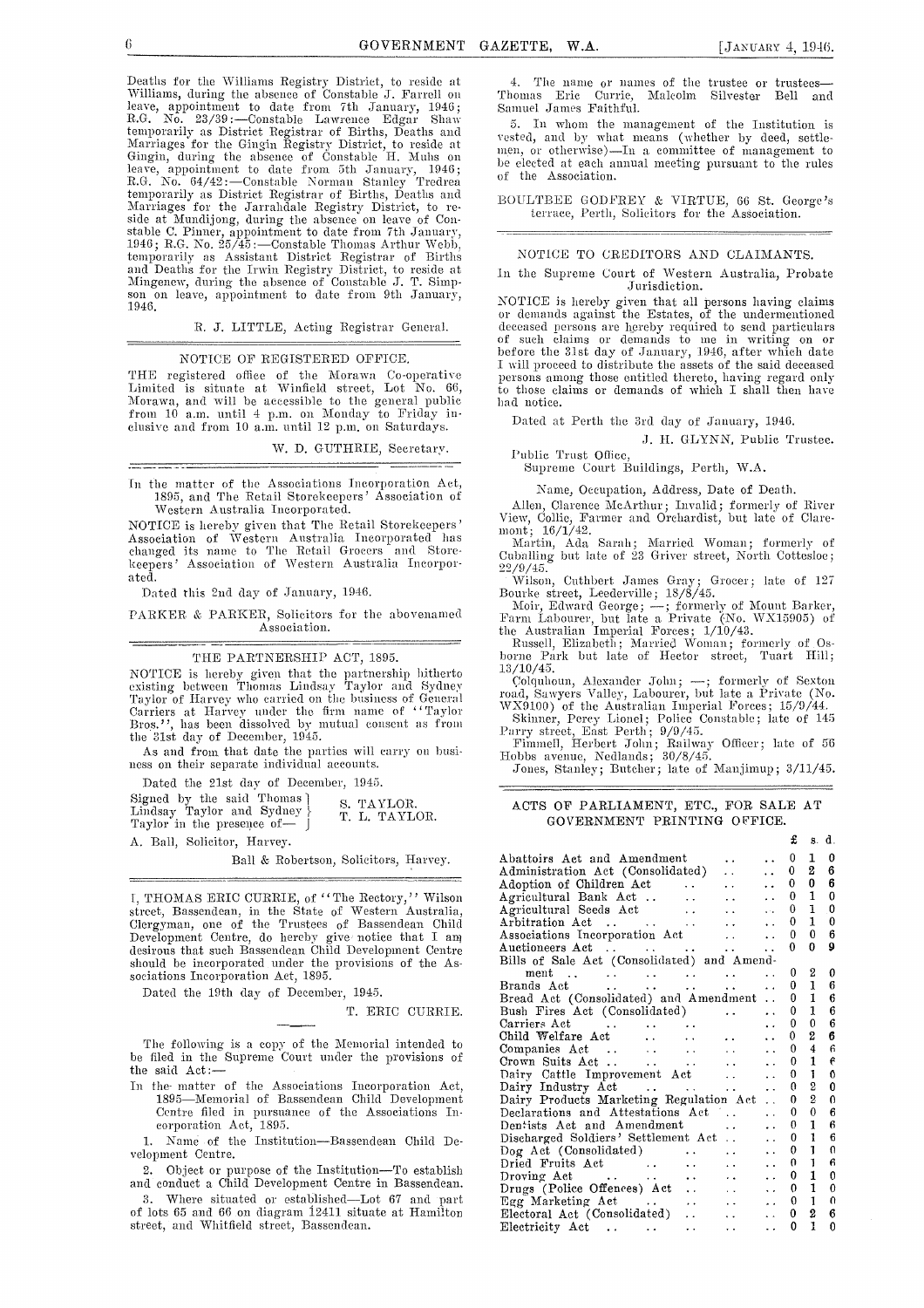£ s. d.

#### Acts of Parliament, etc.-continued.

| Employers' Liability Act                                                                                                                     |                      | 0      | 0      | ti     |
|----------------------------------------------------------------------------------------------------------------------------------------------|----------------------|--------|--------|--------|
| Employment Brokers Act and Amendment                                                                                                         |                      | 0      | 1      | 0      |
| Evidence Act (Consolidated)<br>$\cdots$                                                                                                      | L.                   | 0      | 2      | 0      |
| Factories and Shops Act (Consolidated)                                                                                                       | $\ddot{\phantom{0}}$ | 0      | 4      | 0      |
| Factories and Shops Act Regulations                                                                                                          | $\ddot{\phantom{0}}$ | 0      | 1      | 0      |
| Factories and Shops Time and Wages Books-                                                                                                    |                      |        |        |        |
| Large<br>$\ddotsc$<br>$\sim 10^{-1}$                                                                                                         |                      | 0      | 4      | 3      |
| $\frac{1}{2}$<br>$\sim$ $\sim$<br>Small<br>$\ddot{\phantom{1}}$<br>$\ddotsc$                                                                 | $\ddot{\phantom{1}}$ | 0      | 3      | 3      |
| Debts Adjustment Act (Consoli-<br>Farmers'                                                                                                   |                      |        |        |        |
| dated)<br>$\sim$ $\sim$<br>$\sim$ $\sim$<br>$\sim$ $\sim$                                                                                    |                      | 0      | 1      | 0      |
| $\sim 100$<br>Feeding Stuffs Act                                                                                                             | . .                  | 0      | 1      | 6      |
| $\sim 10^{-1}$<br>$\sim$ $\sim$                                                                                                              |                      | 0      | 1      | 0      |
| Fertilisers Act<br>Financial Emergency Act                                                                                                   | . .                  | 0      | 1      | 6      |
| Financial Emergency Tax Assessment Act                                                                                                       |                      | 0      | 2      | 0      |
| Firearms and Guns Act (Consolidated)                                                                                                         | $\ddot{\phantom{0}}$ | 0      | 1      | 0      |
| Fire Brigades Act                                                                                                                            | $\ddot{\phantom{0}}$ | 0      | 1      | 6      |
|                                                                                                                                              | . .                  | 0      | 1      | 6      |
| Firms Registration Act and Amendment                                                                                                         | $\ddot{\phantom{0}}$ |        |        |        |
| Fisheries Act (Consolidated)                                                                                                                 | . .                  | 0      | 1      | 6      |
| Forests Act<br>$\sim$ .<br>. .                                                                                                               | . .                  | 0      | 1      | 6      |
| Fremantle Harbour Trust Act (Consolidated)                                                                                                   |                      | 0      | 1      | 6      |
| Friendly Societies Act and Amendments                                                                                                        |                      | 0      | 2      | 0      |
| Game Act (Consolidated)<br>$\sim 100$ km s $^{-1}$                                                                                           | $\ddot{\phantom{1}}$ | 0      | 1      | 0      |
| Gold Buyers Act and Regulations<br>$\sim$ $\sim$                                                                                             | $\ddot{\phantom{0}}$ | 0      | 2      | 0      |
| Goldfields Water Supply Act                                                                                                                  | $\ddot{\phantom{1}}$ | 0      | 2      | 6      |
|                                                                                                                                              |                      | 0      | 1      | 0      |
|                                                                                                                                              |                      | 0      | 1      | 0      |
| Group Settlement Act                                                                                                                         | $\ddot{\phantom{1}}$ | 0      | 1      | 3      |
| Hawkers and Pedlars Act and Amendment                                                                                                        |                      | 0      | 1      | 0      |
| Health Act (Consolidated)                                                                                                                    |                      | 0      | 5      | 0      |
| Hire Purchase Agreement Act (Consolidated)                                                                                                   |                      | 0      | 0      | 6      |
| Hospital Fund Act                                                                                                                            | $\ddot{\phantom{0}}$ | 0      | 1      | 0      |
| $\begin{array}{ccc}\n\text{net} & \cdots \\ \vdots & \ddots\n\end{array}$<br>Hospitals Act                                                   | $\ddot{\phantom{0}}$ | 0      | 1      | 0      |
| Illicit Sale of Liquor Act<br>$\ddot{\phantom{0}}$<br>$\ddotsc$                                                                              | . .                  | 0      | 0      | 6      |
| Income Tax Assessment Act                                                                                                                    | . .                  | 0      | 5      | 0      |
| Industrial Arbitration Act (Consolidated)                                                                                                    |                      | 0      | 3      | 0      |
| Marriage Act                                                                                                                                 | . .                  | 0      | 2      | 0      |
|                                                                                                                                              |                      |        |        |        |
|                                                                                                                                              |                      | 0      | 1      |        |
| dated)                                                                                                                                       | $\ddot{\phantom{0}}$ |        |        | 0      |
| Married Women's Protection Act (Consoli-                                                                                                     |                      |        |        |        |
| dated)<br>$\ddot{\phantom{a}}$<br>$\ddot{\phantom{1}}$<br>. .                                                                                | $\ddot{\phantom{1}}$ | 0      | 0      | 6      |
| Masters and Servants Act<br>$\ddot{\phantom{1}}$ .<br>$\bullet$ $\bullet$ .                                                                  | . .                  | 0      | 1      | 0      |
| Medical Practitioners Act                                                                                                                    | $\ddot{\phantom{1}}$ | 0      | 1      | 0      |
|                                                                                                                                              | $\ddot{\phantom{1}}$ | 0      | 1      | 6      |
| medical Practitioners Act<br>Metropolitan Milk Act (Consolidated)<br>Metropolitan Water Supply, Sewerage, a                                  | and                  |        |        |        |
| Drainage Act<br>$\ddot{\phantom{1}}$ .<br>e e c                                                                                              | $\ddot{\phantom{1}}$ | 0      | 2      | 0      |
|                                                                                                                                              |                      |        |        |        |
| $\frac{1}{2}$ , $\frac{1}{2}$ , $\frac{1}{2}$ , $\frac{1}{2}$ , $\frac{1}{2}$<br>Diamage Act<br>Mines Regulation Act<br>$\ddot{\phantom{1}}$ | . .                  | 0      | 1      | 9      |
| Mine Workers' Relief Fund Act and Regula-                                                                                                    |                      |        |        |        |
| $_{\rm{tions}}$<br>$\bullet$ $\bullet$<br>$\rightarrow$ $\rightarrow$                                                                        | . .                  | 0      | 2      | 6      |
| Mining Act<br>$\bullet$ $\bullet$ $\bullet$ $\bullet$ $\bullet$<br>. .                                                                       | . .                  | 0      | 2      | 0      |
|                                                                                                                                              | $\ddot{\phantom{0}}$ | 0      | 1      | 6      |
|                                                                                                                                              | $\ddot{\phantom{1}}$ | 0      | 1      | 6      |
| Mining Development Act<br>Money Lenders Act (Consolidated)                                                                                   |                      | 0      | 2      | 6      |
| Industrial Arbitration Regulations                                                                                                           | $\ddot{\phantom{0}}$ | 0      | 1      | 0      |
| Industries Assistance Act (Consolidated)<br>Inebriates Act                                                                                   | $\ddot{\phantom{0}}$ | 0      | 0      | 6      |
|                                                                                                                                              | $\ddot{\phantom{0}}$ | 0      | 1      | 0      |
| Infants, Guardianship of, Act                                                                                                                | $\ddot{\phantom{0}}$ | 0      |        |        |
| Inspection of Machinery Act with Regulations                                                                                                 |                      |        | 2      | 6      |
| Inspection of Scaffolding Act (Consolidated)                                                                                                 |                      | 0      | 1      | 6      |
| Interpretation Act                                                                                                                           |                      | 0      | 2      | 0      |
| Irrigation and Rights in Water Act<br>$\ddot{\phantom{0}}$                                                                                   |                      | 0      | 1      | 6      |
| Justices Act (Consolidated)<br>$\sim$ $\sim$<br>$\ddot{\phantom{1}}$                                                                         |                      | 0      | 3      | 0      |
| Land Act and Regulations<br>$\ddot{\phantom{0}}$<br>$\ddot{\phantom{0}}$                                                                     | . .                  | 0      | 4      | 6      |
| Land Agents Act and Amendment<br>. .                                                                                                         |                      | 0      | 1      | 0      |
| Land Drainage Act                                                                                                                            |                      | 0      | 2      | 6      |
| Legal Practitioners Act (Consolidated)                                                                                                       | ٠.                   | 0      | 1      | 0      |
| Legitimation Act<br>. .                                                                                                                      | . .                  | 0      | 1      | 6      |
| Licensed Surveyors Act<br>$\ddot{\phantom{1}}$<br>. .                                                                                        |                      | 0      | 1      | 0      |
| Licensing Act and Amendments<br>. .                                                                                                          |                      | 0      | 4      | 0      |
| Life Assurance Act (Consolidated)<br>٠.                                                                                                      | $\bullet$            | 0      | 1      | 6      |
| Limitation Act<br>$\sim$ .<br>$\ddot{\phantom{0}}$                                                                                           |                      | 0      | 1      | 0      |
| Limited Partnerships Act<br>$\bullet$                                                                                                        | $\ddot{\phantom{1}}$ | 0      | 0      | 6      |
| Lotteries (Control) Act                                                                                                                      | . .                  | 0      | 2      | 0      |
| Lunacy Act (Consolidated)                                                                                                                    | . .                  | 0      | 2      | 0      |
| Main Roads Act<br>$\ddot{\phantom{0}}$<br>$\ddot{\phantom{a}}$<br>. .                                                                        | . .                  | 0      | 1      | 0      |
| Marine Stores Dealers Act                                                                                                                    |                      | 0      | 1      | 0      |
| Municipal Corporations Act (Consolidated)                                                                                                    | μ.                   | 0      | 5      | 0      |
| Native Administration Act<br>$\ddot{\phantom{1}}$ .                                                                                          | . .                  | 0      | 2      | 0      |
| Native Flora Protection Act<br>. .                                                                                                           |                      | 0      | 1      | 0      |
| Notaries Act<br>$\sim$ $\sim$<br>$\sim$ $\sim$                                                                                               |                      | 0      | 0      | 6      |
| Noxious Weeds Act<br>٠.                                                                                                                      |                      | 0      | 1      | 0      |
| Nurses Registration Act<br>$\ddot{\phantom{0}}$                                                                                              |                      | 0      | 0      | ę,     |
|                                                                                                                                              |                      | Ū      | 1      | 0      |
| Partnership Act<br>. .                                                                                                                       |                      | 0      | 1      | 0      |
| Pawnbrokers Act (Consolidated)                                                                                                               |                      | 0      | 2      | 0      |
| Pearling Act (Consolidated)<br>$\sim$ $\sim$<br>٠.                                                                                           |                      | 0      | 3      | 0      |
| Petroleum Act<br>$\ddot{\phantom{1}}$<br>$\ddot{\phantom{1}}$                                                                                | . .                  | 0      | 2      |        |
| Pharmacy and Poisons Act (Consolidated)                                                                                                      |                      |        |        | c      |
| Plant Diseases Act<br>$\ddot{\phantom{1}}$                                                                                                   | . .                  | 0      | 1      | 0      |
| Police Code Compilation<br>$\ddot{\phantom{1}}$ .<br>. .                                                                                     |                      | 1      | 10     | 0      |
| Powers of Attorney Act<br>$\ddot{\phantom{1}}$ .                                                                                             |                      | 0      | 0      | 6      |
| Prevention of Cruelty to Animals Act<br>Prisons Act (Consolidated)<br>$\ddot{\phantom{1}}$<br>$\sim 100$ km s $^{-1}$                        |                      | 0<br>0 | 1<br>1 | 0<br>6 |

#### Acts of Parliament, etc.-continued.

|                                                                                                    |                             | £              | s              | d           |
|----------------------------------------------------------------------------------------------------|-----------------------------|----------------|----------------|-------------|
| Public Service Act (Consolidated)                                                                  | $\ddot{\phantom{0}}$        | $\bf{0}$       | 1              | 6           |
| Public Works Act and Amendment<br>k, k                                                             | $\ddot{\phantom{0}}$        | 0.             | 2              | 6           |
| Purchasers' Protection Act<br>$\ddot{\phantom{0}}$                                                 | sis.                        | 0.             | 0              | 9           |
| Road Districts Act (Consolidated)                                                                  | $\ddot{\phantom{a}}$        | $\bf{0}$       | 5              | $\mathbf 0$ |
|                                                                                                    |                             | 0              | $\mathbf{I}$   | $\theta$    |
| Sale of Goods Act<br>Second-hand Dealers Act<br>$\sim 100$                                         | $\ddot{\phantom{0}}$        | $\bf{0}$       | 0              | 6           |
| stamp Act (Consolidated)                                                                           | $\ddot{\phantom{0}}$        | 0              | 3              | 0           |
| state Government Insurance Act                                                                     | $\ddot{\phantom{0}}$        | 0.             | 0              | 6           |
| State Manufacturers Description Act                                                                | $\ddot{\phantom{a}}$        | 0              | 0              | 6           |
|                                                                                                    | $\ddotsc$                   | 0              | $\mathbf{1}$   | 6           |
| State Trading Concerns Act<br>State Transport Co-ordination Act                                    | $\ddot{\phantom{a}}$        | 0.             | 1              | 6           |
|                                                                                                    | $\ddotsc$                   | 0              | 0              | 6           |
| Statistics Act<br>Superannuation and Family Benefits Act                                           | $\ddot{\phantom{a}}$        | 0              | 2              | $\ddot{6}$  |
|                                                                                                    |                             | 0              | 3              | 6           |
| Supreme Court Rules<br>$\Delta\Delta\phi$ and $\Delta\Delta\phi$                                   | $\ddot{\phantom{a}}$        | $\mathbf{1}$   | 5              | $\mathbf 0$ |
| Tenants, Purchasers, and Mortgagors' Relief                                                        |                             |                |                |             |
|                                                                                                    |                             | 0              | $2 -$          | 0           |
|                                                                                                    |                             |                |                |             |
|                                                                                                    |                             | 0              | 2              | 6           |
| lations<br>Totalisator Act and Amendment                                                           | . .<br>$\ddot{\phantom{a}}$ | 0              | 2              | 6           |
| $\mathcal{L}(\mathbf{x})$<br>Town Planning and Development Act                                     | $\ddot{\phantom{a}}$        | 0              | $\mathbf{1}$   | 6           |
| Trades Descriptions Act                                                                            | $\ddot{\phantom{a}}$        | 0              | 1              | 0           |
| Trade Unions Act<br>and the contract of the state                                                  |                             | 0              | $\mathbf{1}$   | 6           |
| Traffic Act (Consolidated) and Regulations                                                         | . .                         | 0              | 6              | $\bf{0}$    |
| Tramways Act, Government                                                                           |                             | 0              | 0              | 6           |
| Trespass, Fencing and Impounding Act and                                                           |                             |                |                |             |
|                                                                                                    |                             | 0              | 1              | 6           |
| $\mathbf{z}$ , and $\mathbf{z}$<br>Truck Act and Amendment                                         |                             | 0              | 1              | 6           |
| $\ddotsc$                                                                                          | $\ddot{\phantom{0}}$        | $\mathbf{0}$ . | 1              | 6           |
| $\mathbf{r} \leftarrow \mathbf{r}$                                                                 | $\ddot{\phantom{0}}$        | 0              | $\overline{1}$ | $\bf{0}$    |
| $\ddotsc$                                                                                          | $\ddot{\phantom{a}}$        | 0.             | 2              | 0           |
| Unclaimed Moneys Act<br>Vermin Act (Consolidated)<br>Veterinary Act<br>$\mathbf{r}$ , $\mathbf{r}$ | $\ddot{\phantom{0}}$        | 0              | 1              | 6           |
| $\sim 10^{-1}$                                                                                     | $\ddotsc$                   | 0              | $\overline{2}$ | 6           |
| Water Boards Act<br>Weights and Measures Act and Regulations                                       |                             | 0              | 2              | 6           |
|                                                                                                    |                             | 0              | $\mathbf{I}$   | 0           |
| Wheat Pool Act                                                                                     |                             |                | $\mathbf{1}$   |             |
| Wheat Products (Prices Fixation) Act                                                               | $\ddotsc$                   | 0              |                | 0           |
| Workers' Compensation Act<br>Workers' Homes Act (Consolidated)                                     | $\ddot{\phantom{0}}$        | 0              | $\overline{2}$ | $\bf{0}$    |
|                                                                                                    | $\sim 10^{-1}$              | 0              | $\mathbf{1}$   | 6           |
|                                                                                                    | $\ddotsc$                   | $\mathbf{0}$   | $\mathbf{1}$   | 6           |
| $\ddot{\phantom{a}}$<br>$\ddotsc$                                                                  | $\ddot{\phantom{0}}$        | 0              | 0              | 6           |

*Postage Extra.* 

#### **NOTICE.**

#### *THE GOVERNMENT GAZETTE.*

The *Government Gazette* is published on Friday in each week, unless interfered with by Public Holidays or other unforseen circumstances.

SUBSCRIPTIONS.-The Subscription to the *Government Gazette* is as follows: -30s. per annum, 17s. 6d. per half year, and 10s. per quarter, including postage. Single copies 9d.; previous years, up to ten years ls. 6d., over ten years 2s. 6d.; postage 1d. extra.

Subscriptions are required to commence and terminate with a month.

#### THE W.A. INDUSTRIAL **GAZETTE,**

#### (Puhlished Quarterly.)

THE Annual Subscription to the above is Seven shillings and sixpence and the charge for a single copy Two shillings and sixpence.

The subscription may be sent to the Government Printer, Perth.

The publication contains reports of all proceedings of the Court of Arbitration and Industrial Boards, all Industrial Agreements, and matter of a similar industrial nature.